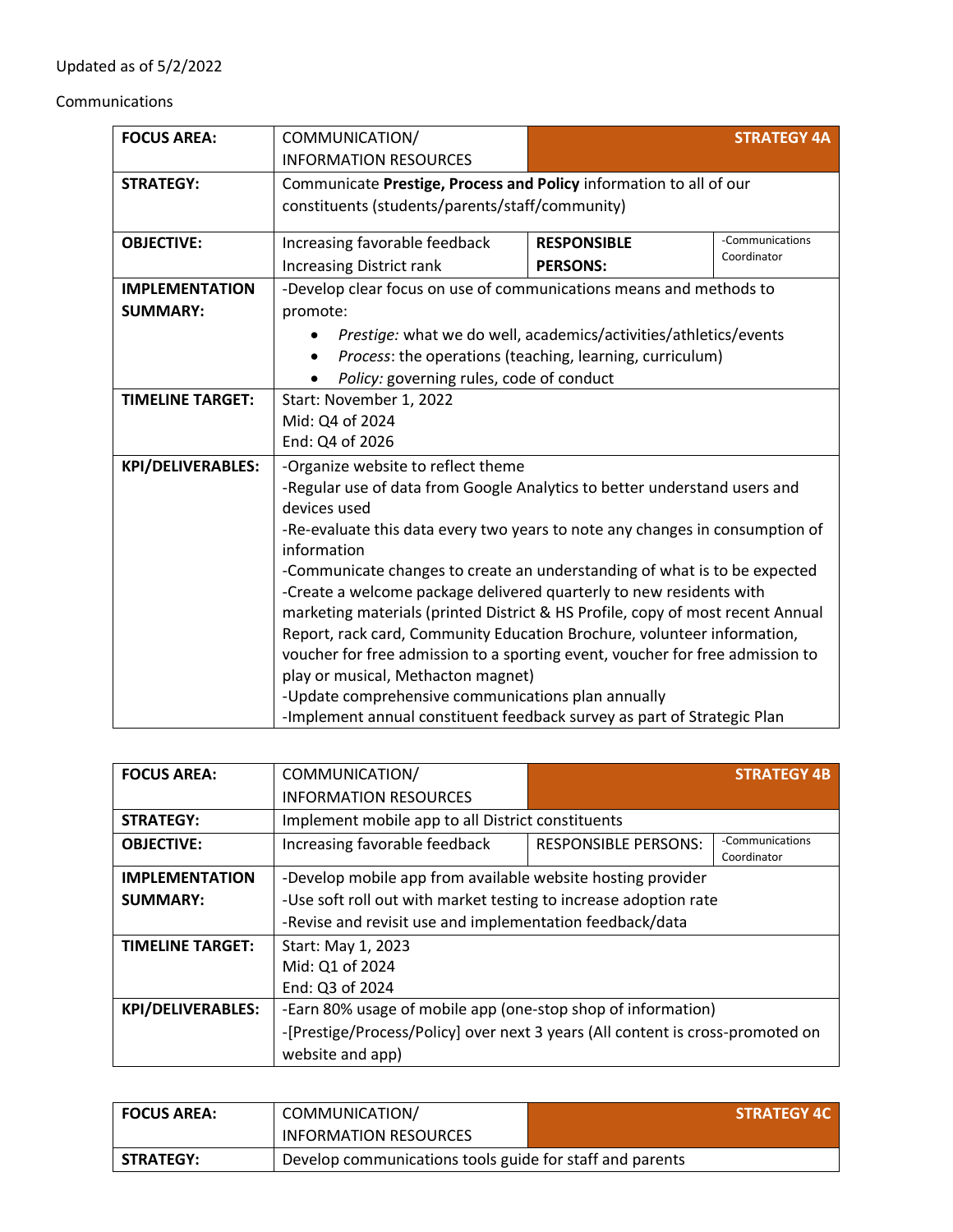| <b>OBJECTIVE:</b>        | Increasing favorable feedback                                              | <b>RESPONSIBLE</b><br><b>PERSONS:</b> | -Communications<br>Coordinator<br>-Building Principals |
|--------------------------|----------------------------------------------------------------------------|---------------------------------------|--------------------------------------------------------|
| <b>IMPLEMENTATION</b>    | -Develop a communications guide outlining the: who, what, where, when, and |                                       |                                                        |
| <b>SUMMARY:</b>          | why of each communication tool used in the District                        |                                       |                                                        |
|                          | -Include feedback from staff and parents on resource value                 |                                       |                                                        |
|                          | -Revisit annually and revise as needed                                     |                                       |                                                        |
| <b>TIMELINE TARGET:</b>  | Start: October 1, 2022                                                     |                                       |                                                        |
|                          | Mid: Q1 of 2023                                                            |                                       |                                                        |
|                          | End: Q4 of 2023                                                            |                                       |                                                        |
| <b>KPI/DELIVERABLES:</b> | -Post a communications guide on District website                           |                                       |                                                        |

| <b>FOCUS AREA:</b>       | COMMUNICATION/                                                                                                                                                                   |                                       | <b>STRATEGY 4D</b>                                                                           |
|--------------------------|----------------------------------------------------------------------------------------------------------------------------------------------------------------------------------|---------------------------------------|----------------------------------------------------------------------------------------------|
|                          | <b>INFORMATION RESOURCES</b>                                                                                                                                                     |                                       |                                                                                              |
| <b>STRATEGY:</b>         | Reduce number of District residents choosing charter/private/parochial                                                                                                           |                                       |                                                                                              |
|                          | education                                                                                                                                                                        |                                       |                                                                                              |
| <b>OBJECTIVE:</b>        | Increasing favorable feedback<br><b>Increasing District rank</b>                                                                                                                 | <b>RESPONSIBLE</b><br><b>PERSONS:</b> | -Communication<br>coordinator<br>-Business Director<br>-Director of Pupil<br><b>Services</b> |
| <b>IMPLEMENTATION</b>    | Produce a marketing and communications strategy that educates all                                                                                                                |                                       |                                                                                              |
| <b>SUMMARY:</b>          | stakeholders on the selling points of each level (Elementary/Upper                                                                                                               |                                       |                                                                                              |
|                          | Elementary/Middle/High School)                                                                                                                                                   |                                       |                                                                                              |
|                          | Use the following tactics:<br>Mailers (Annual Report, etc.)<br>Invites to District/building events<br>Host open house<br>Leverage social media<br>Website presentation<br>Videos |                                       |                                                                                              |
| <b>TIMELINE TARGET:</b>  | Start: October 1, 2022                                                                                                                                                           |                                       |                                                                                              |
|                          | Mid: Q1 of 2023                                                                                                                                                                  |                                       |                                                                                              |
|                          | End: Q3 of 2023                                                                                                                                                                  |                                       |                                                                                              |
| <b>KPI/DELIVERABLES:</b> | -Reduce the number of students attending by 15% in 5 years                                                                                                                       |                                       |                                                                                              |
|                          | -Implement marketing plan                                                                                                                                                        |                                       |                                                                                              |

| <b>FOCUS AREA:</b>                       | COMMUNICATION/                                                                                                                                                                                                                                                                                                                                                                                      |                                       | <b>STRATEGY 4E</b>                                     |
|------------------------------------------|-----------------------------------------------------------------------------------------------------------------------------------------------------------------------------------------------------------------------------------------------------------------------------------------------------------------------------------------------------------------------------------------------------|---------------------------------------|--------------------------------------------------------|
|                                          | <b>INFORMATION RESOURCES</b>                                                                                                                                                                                                                                                                                                                                                                        |                                       |                                                        |
| <b>STRATEGY:</b>                         | Increase parent volunteers by 25% in 3 years                                                                                                                                                                                                                                                                                                                                                        |                                       |                                                        |
| <b>OBJECTIVE:</b>                        | Increasing favorable feedback<br><b>Increasing District rank</b>                                                                                                                                                                                                                                                                                                                                    | <b>RESPONSIBLE</b><br><b>PERSONS:</b> | -Communications<br>Coordinator<br>-Building Principals |
| <b>IMPLEMENTATION</b><br><b>SUMMARY:</b> | -Determine common profile of parent volunteers<br>-Determine annual teacher need for volunteers<br>-Determine quantity, frequency, and time frame of need<br>-Devise communications strategies to recruit volunteers<br>-Review/revise policy and procedure to maintain safety/security and increase<br>ease of participation<br>-Implement strategies<br>-Review results over each of next 3 years |                                       |                                                        |